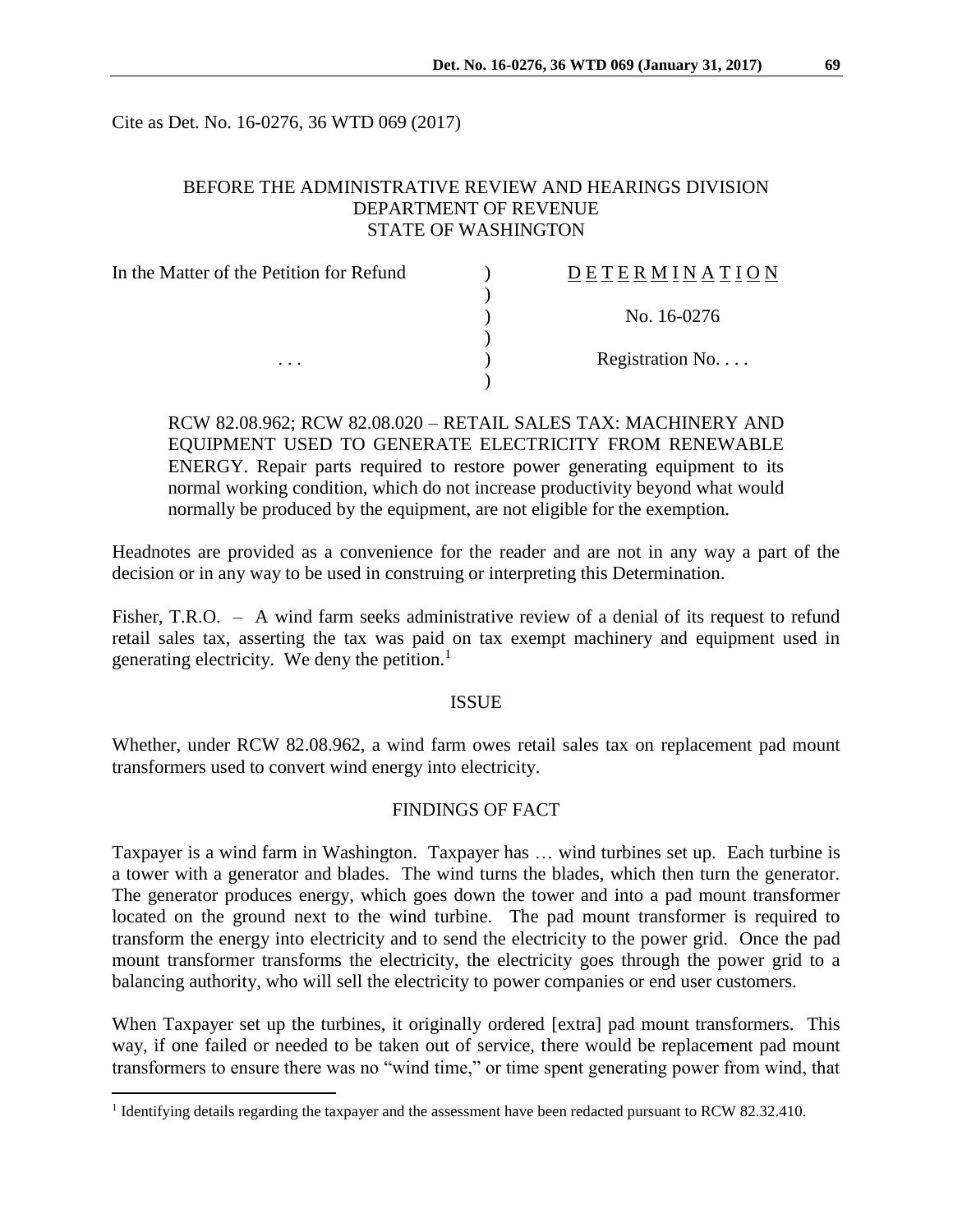was lost. As Taxpayer operated its wind farm, it used the three surplus pad mount transformers while repairing operating pad mount transformers. Ultimately, Taxpayer purchased new pad mount transformers in 2015.

Taxpayer sought a refund of the retail sales tax paid on the pad mount transformers it purchased in 2015. Included in the application were diagrams of the pad mount transformers labeled "[Taxpayer] WIND REPLACEMENT." The Department of Revenue ("Department") denied the refund request.

Taxpayer timely sought administrative review, asserting the pad mount transformers are equipment used directly in generated electricity by wind energy under RCW 82.08.962(3)(a). Taxpayer argues that the pad mount transformer is not a replacement part, but rather a completely new piece of equipment to transform the electricity from the turbines to the power grid. Taxpayer additionally argues that the pad mount transformer extends the useful life of the turbines as a group, and that without the new pad mount transformer the wind turbines' useful lives would have already ended.

# ANALYSIS

RCW 82.08.020 imposes a retail sales tax on any retail sale of tangible personal property. RCW 82.08.962 allows purchasers of machinery and equipment used in generating wind energy technology an exemption from retail sales tax if the purchaser uses such machinery or equipment to develop a facility capable of generating one thousand watts of electricity or more.<sup>2</sup> Under RCW 82.08.962(1)(c), the exemption is equal to seventy-five percent of the retail sales tax paid on the machinery and equipment.

"Machinery and equipment" is defined as "fixtures, devices, and support facilities that are integral and necessary to the generation of electricity using . . . wind . . . energy . . . as the primary source of power." RCW 82.08.962(2)(d)(i). Excluded from the definition of "machinery and equipment" are "repair parts required to restore machinery and equipment to normal working order [and] replacement parts that do not increase productivity, improve efficiency, or extend the useful life of machinery and equipment." RCW 82.08.962(2)(d)(ii)(C)-(D).

Taxpayer asserts that the pad mount transformers are machinery and equipment within the meaning of RCW 82.08.962(2)(d)(i). We do not agree. First, the pad mount transformers at issue are used when the pad mount transformers installed in wind turbines out in the wind farm malfunction and need to be replaced or fixed in order to avoid losing wind time. These are replacement pad mount transformers that ensure the wind turbines continue to collect electricity at the same rate as the regular pad mount transformers and are required to restore the malfunctioning wind turbines to their normal condition, i.e. able to convert energy from the generators to electricity capable of traveling along the power grid. Our conclusion that these pad mount transformers are replacement parts is supported by the fact that the designs for the

 $\overline{a}$ 

<sup>&</sup>lt;sup>2</sup> Taxpayer asserts, and the Department does not dispute, that Taxpayer's facility generates more than one thousand watts of electricity.